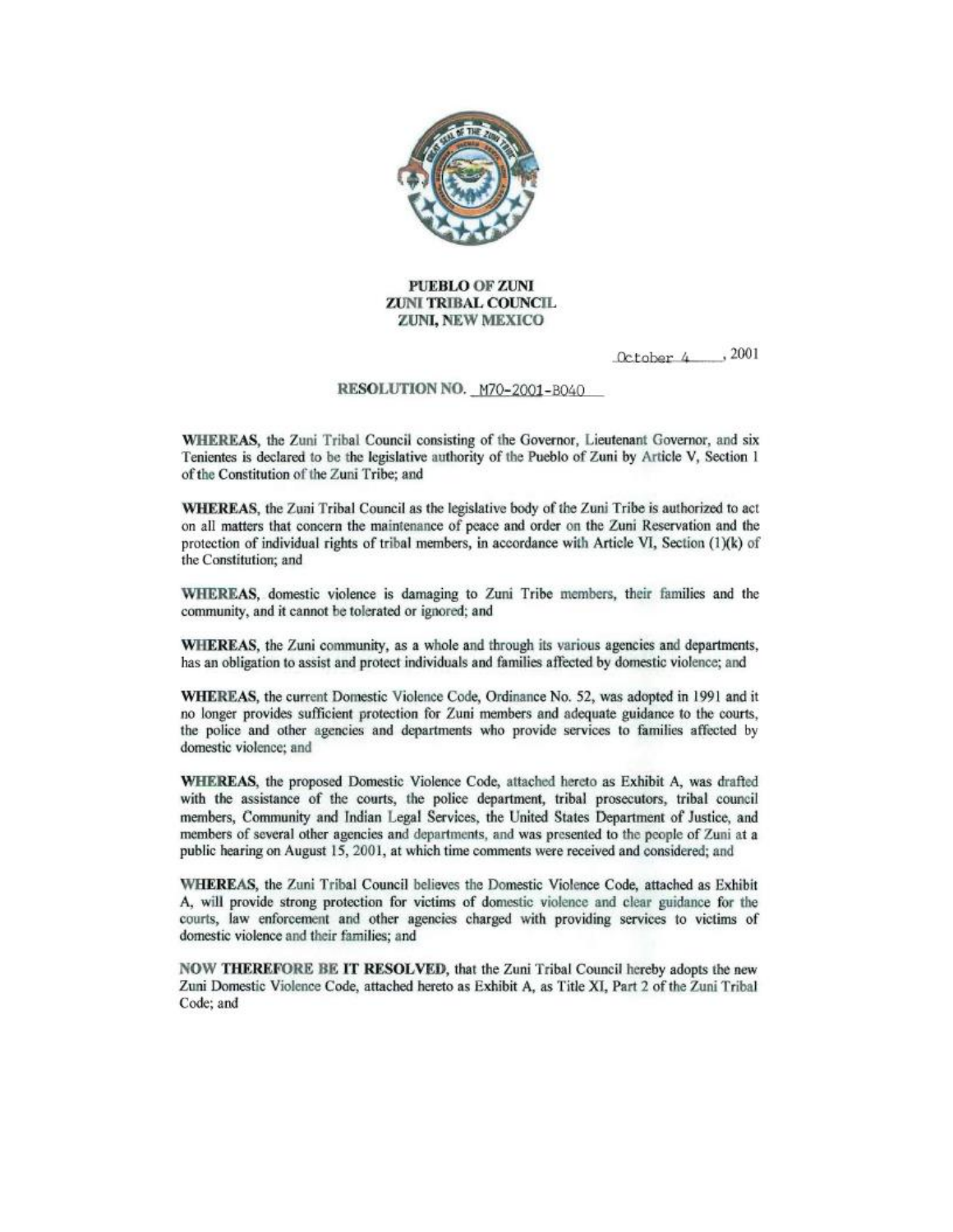RESOLUTION NO: M70-2001-B040 Page 2

BE IT FURTHER RESOLVED, that the existing Domestic Violence Code, Ordinance No. 52, is hereby repealed; and

BE IT FURTHER RESOLVED that the Pueblo of Zuni shall develop a Domestic Violence Protocol for use by the Courts, the Police, the Prosecutor's Office and other service providers to assist them in implementing this Code in a vigorous and evenhanded manner.

ZUNI TRIBAL COUNCIL:

D. Dende

Malcolm B. Bowekaty, Governor

Eldred P. Bowekaty, Head Teniente

 $\frac{\text{Ab} \text{Re} \sqrt{\ell_{\text{Plan}} \text{Re} \ell}}{A \text{rden Kucate, Teniente}}$ 

issan M. Hattin 10-4-01

Vivian M. Hattie, Tenient

 $5.112$ 

Barton Martza, Lieutenant Governor

Claud W. Word 10/4/01

Dan Simplicio, Tehiens 10/4/01

rased  $4b$  sub  $(\epsilon)$ 

Charlotte T. Bradley,

#### **CERTIFICATION**

I hereby certify that the foregoing resolution was duly considered by the Zuni Tribal Council at a duly called meeting at Zuni, New Mexico at which a quorum was present and that the same was approved by a vote of  $\&$  in favor and  $\&$  opposed on  $Oe\rightarrow\&\rightarrow$  . 2001

Eldred P. Bowekaty, Tribal Council Secretary Pueblo of Zuni

**APPROVED/DISAPPROVED** 

Stelefort  $70 - 4 - 01$ 

Malcolm B. Bowekaty, Governor Pueblo of Zuni

Date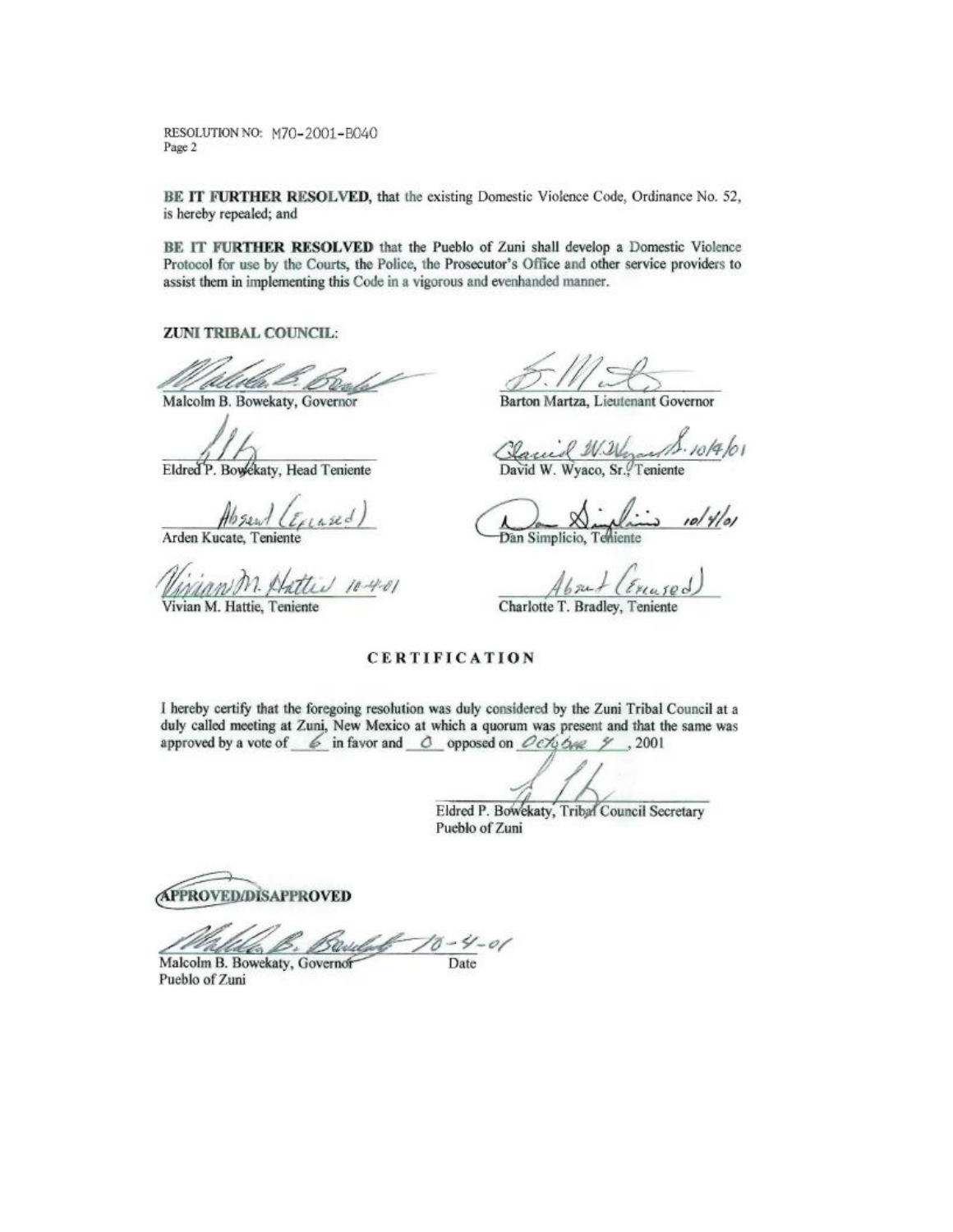# **DOMESTIC VIOLENCE CODE FOR PUEBLO OF ZUNI**

**Title XI, Part 2**

**Effective date: April 1, 2002**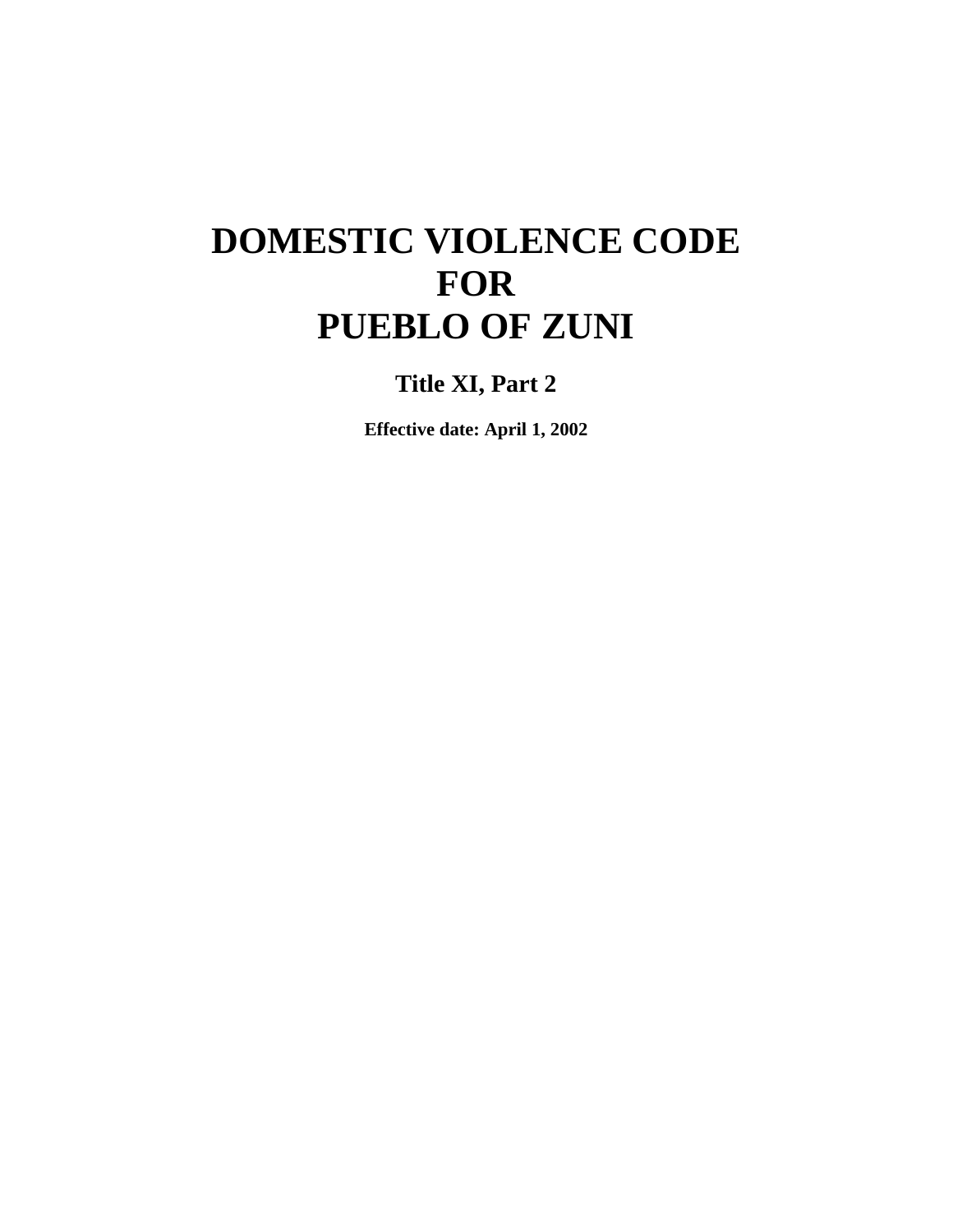## **CHAPTER 1: GENERAL PROVISIONS**

#### **§11.2-1-1. Purpose.**

By virtue of its inherent authority as a sovereign nation and possessing powers of local self-government pursuant to Article VI of the Zuni Constitution, The Pueblo of Zuni hereby establishes the laws of the Pueblo concerning violence against family or household members, current or former intimate partners and other persons protected under this Code and sets forth the jurisdictional powers, duties and authority of those persons and agencies entrusted with the responsibility for its enforcement.

#### **§11.2-1-2. Policy.**

It is hereby declared as a matter of tribal policy that the Pueblo of Zuni's response to domestic violence will be that such violent and damaging behavior will not be tolerated or ignored. The establishment of this Code recognizes the obligation of the Zuni community, as a whole and through its various agencies and departments, to assist and protect individuals and families affected by domestic violence. To this end, the Domestic Violence Code seeks to guarantee to victims of domestic violence the maximum protection from abuse that the law can provide.

#### **§ 11.2-1-3. Definitions**.

These definitions shall be liberally construed so as to protect persons from violence by family or household members, current or former intimate partners or other persons specified in this Section. As used in this Code the following terms shall have the meanings indicated below:

A. *Abuser* means a person who has committed an act of domestic violence.

B. *Domestic violence* means any incident by an individual against any family or household member or other person protected under this Code resulting in:

(1) physical harm - pain, injury, or an impairment of a physical condition;

(2) a threat to cause physical harm - any act, including utterance of verbal threats, which is intended to cause another person reasonable fear of serious physical harm;

(3) severe emotional abuse - using threats, intimidation, or extreme ridicule to inflict humiliation and emotional suffering upon another;

(4) sexual assault - any physical contact or attempted physical contact of a sexual nature, with a person, made without that person's lawful consent;

(5) harassment - repeated actions or communications, by phone or by any other means, intended to intimidate, humiliate, degrade or cause fear in another person;

6) coercion - using force, intimidation, or threatening words or actions to force a person to:

(i) engage in conduct, which the person has a right to abstain from; or

(ii) abstain from conduct, which the person has a right to engage in;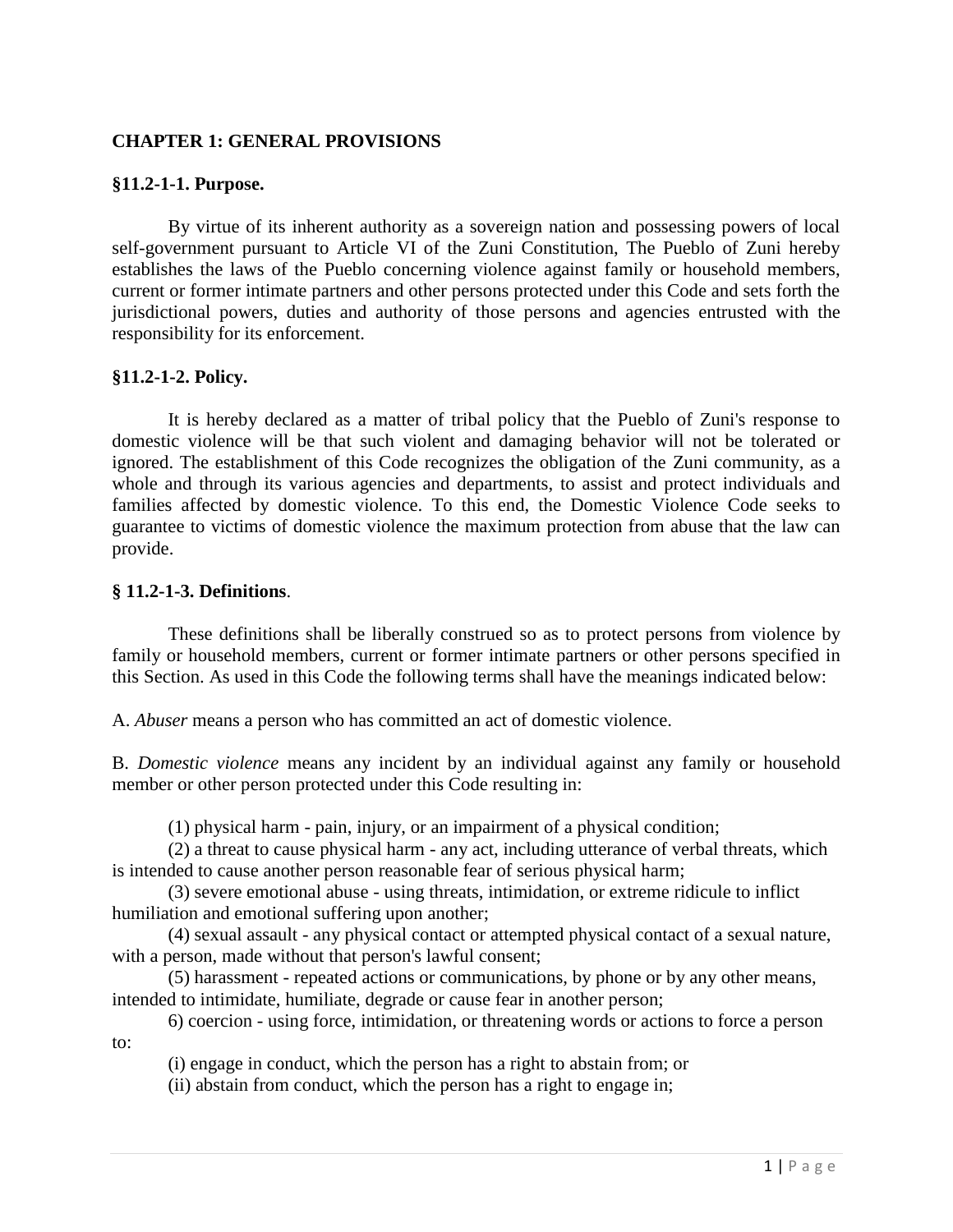(7) damage to property - disturbing, injuring, burning, or destroying the property of another;

(8) stalking - following a person or placing a person under surveillance by remaining present outside that person's school, residence, workplace or vehicle or any other place frequented by the person or repeatedly making unwanted contacts to that person by telephone, fax, e-mail or other similar means with the intent to kill, injure, harass or intimidate;

(9) kidnapping or false imprisonment - unlawfully taking, transporting or confining a person;

(10) larceny or burglary - taking property of a person without their permission or entering a person's property with intent to commit a felony; or

(11) trespass - entering or remaining on a person's property without permission of the person in control of the property.

#### C. *"Family or household members"* or *"persons protected under this Code"* includes:

(1) adults or minors who are current or former spouses;

(2) adults or minors who live together or who have lived together;

(3) adults or minors who are dating or who have dated;

(4) adults or minors who are engaged in or who have engaged in a sexual relationship;

(5) adults or minors who are related by blood or adoption (including ancestors or

descendants, sisters, brothers, aunts, uncles, nieces, nephews or cousins of the first degree;

(6) adults or minors who are related or formerly related

by marriage;

(7) adults or minors who have a child in common; and

(8) minor children of a person in a relationship described in Paragraphs (1) through (7). The list of persons protected under this Code shall be liberally construed to protect and include the intimate partnerships defined herein, and is not limited to "male-female partner" relationships.

D. *Knowingly* means, with respect to an element of an offense, that if the element involves the nature of his conduct or the attendant circumstances, the abuser is aware that his conduct is of that nature or that such circumstances exist; or, if the element involves a result of his conduct, he is aware that it is practically certain that his conduct will cause such a result. *See* Zuni Criminal Code.

E. *Mandatory arrest* means that the victim does not need to sign a complaint for an arrest to occur. A police officer shall arrest if there is probable cause to believe the person to be arrested has committed an offense as defined by this Code even though the arrest may be against the expressed wishes of the victim. See §II.2-2-3 of this Code.

F. *Order of protection* means a tribal court order issued for the purpose of preventing violent or threatening acts or harassment against, contactor communication with, or physical proximity to, another person.

G. *Probable cause for arrest -* means that the police officer, acting as a person of reasonable caution, has reasonable grounds to believe that the person to be arrested has committed domestic violence as defined by this Code, based on all the facts known to the officer, including the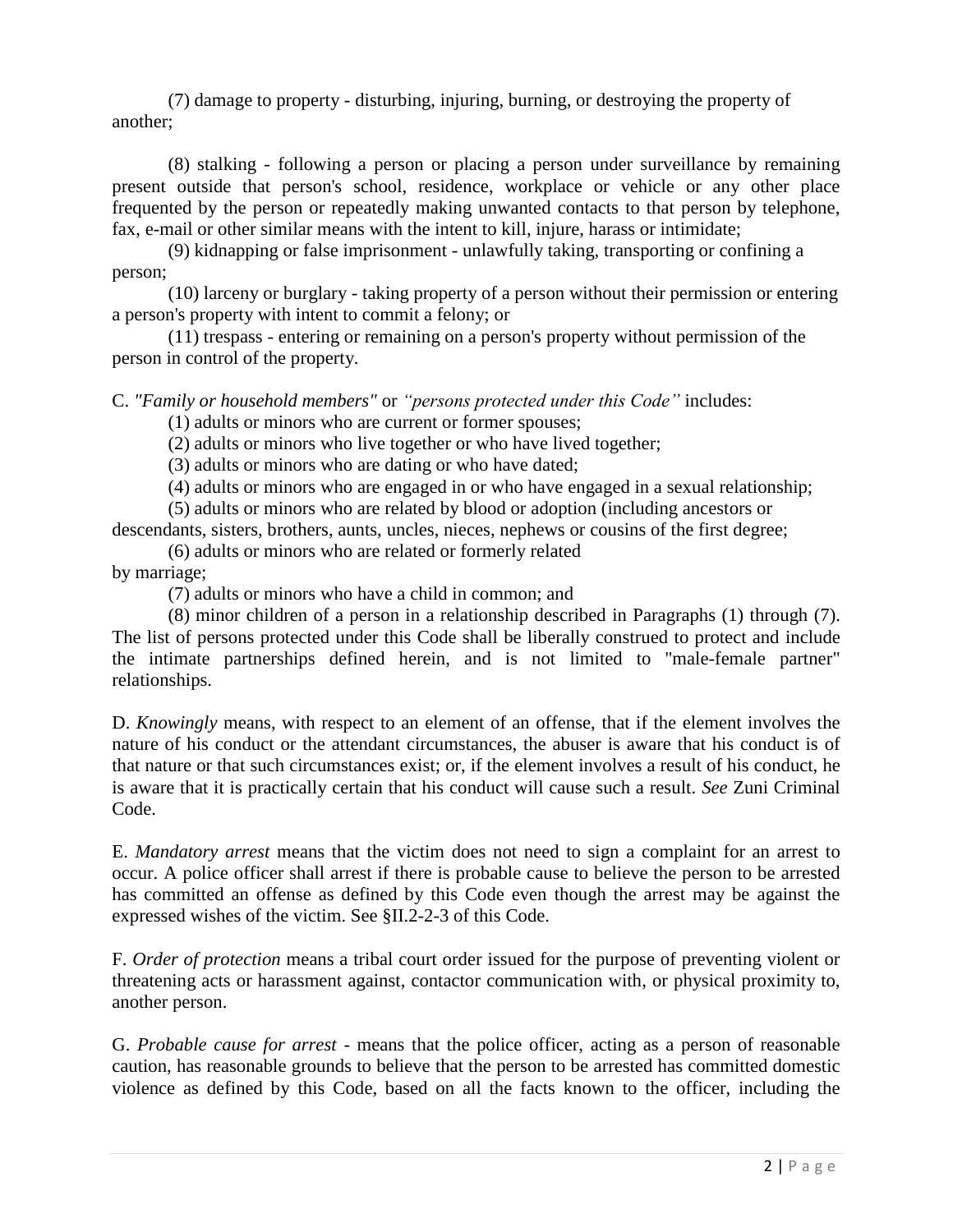officer's personal observations, statements made by the parties involved in the incident, statements made by witnesses, if any, and other reliable information.

H. *Police officer - means* any commissioned employee of the Zuni Police Department or any other law enforcement agency that is currently certified by a law enforcement academy and is responsible for the prevention and detection of crime within the jurisdiction of the Pueblo of Zuni. The term specifically includes criminal investigators, Tribal Rangers and Bureau of Indian Affairs officers, and specifically excludes village officers and members of any neighborhood watch program or citizen police group.

I. *Resident - means* a member of the Pueblo of Zuni or any person living on the Zuni Reservation regardless of whether they are a tribal member, a non-tribal member Indian, or a non-Indian.

#### **§11.2-1-4. Written Policies and Procedures.**

A. The Pueblo of Zuni Domestic Violence Code and other applicable provisions of the Zuni Criminal Code shall be used to advance effective prosecution of the crime of domestic violence and to maximize the protection and safety of the victims of domestic violence and their children.

B. In cases involving domestic violence, the agencies shall follow the reporting procedures and case management procedures set forth in the Pueblo of Zuni Domestic Violence Protocol Manual.

# **CHAPTER 2: CRIMINAL PROCEDURES AND PENALTIES**

#### **§11.2-2-1. Crime of Domestic Violence.**

Any person who knowingly commits an act of domestic violence as defined in 11.2-1-3.B of this Code shall be deemed guilty of the offense of domestic violence.

#### **§11.2-2-2. Duties of Police Officer to Victim of Domestic Violence; Required Notice to Victim.**

A. A police officer that responds to an allegation of domestic violence shall use all reasonable means to protect the victim and prevent further violence, including but not limited to:

(1) taking the action necessary to provide for the safety of the victim and any family or household member;

(2) confiscating any weapon involved or threatened to be involved in the alleged domestic violence and any weapon that is in the plain view of the officer or was discovered pursuant to a consensual or other lawful search;

(3) transporting or obtaining transportation for the victim and any child to a shelter;

(4) assisting the victim in removing essential personal effects;

(5) assisting the victim and any child in obtaining medical treatment, including obtaining transportation to a medical facility; and

(6) giving the victim immediate and adequate notice of the rights of victims and of the remedies and services available to victims of domestic violence.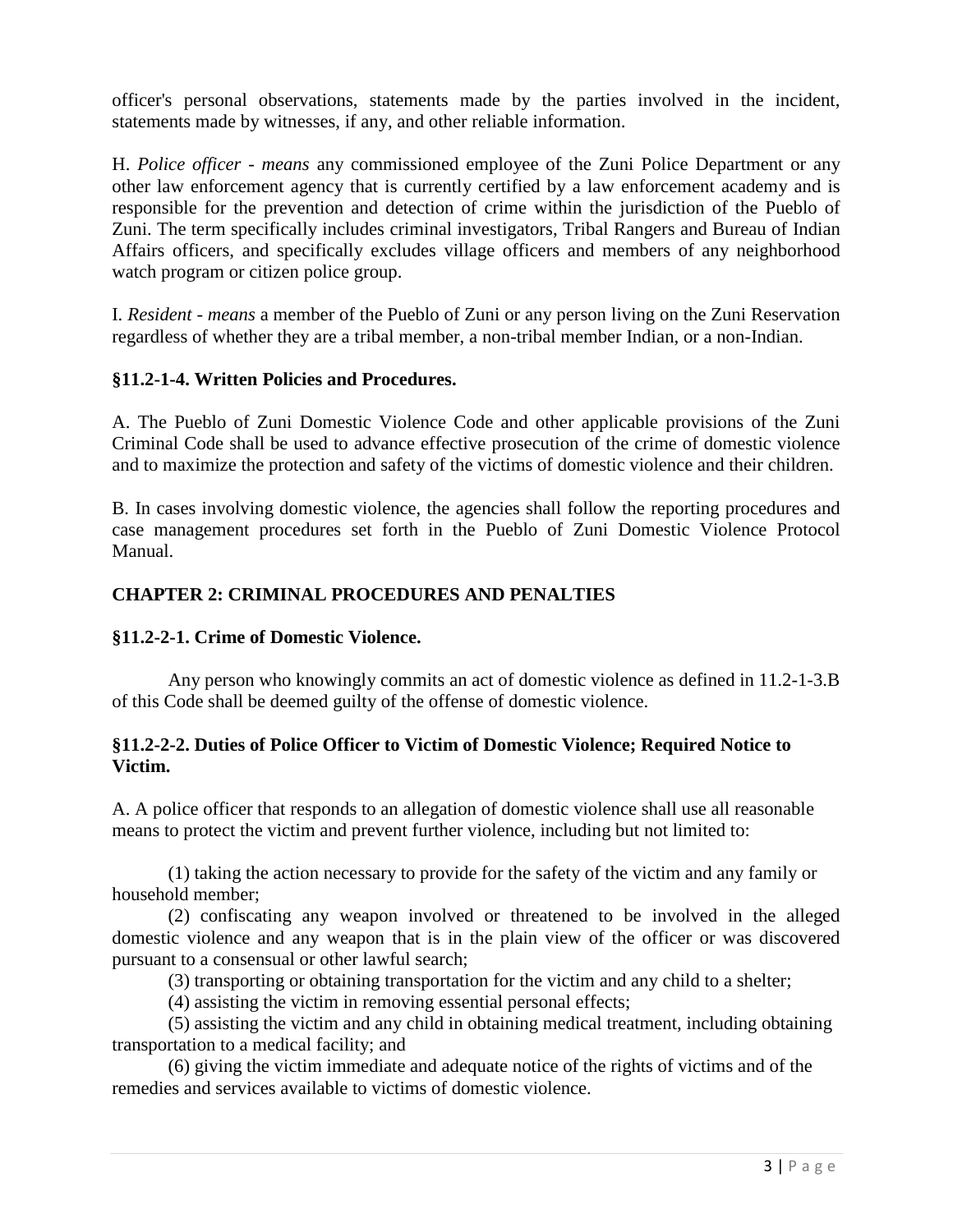B. As part of the notice required by the foregoing, the law enforcement officer shall give a written notice to the adult victim substantially as follows:

"If you are the victim of domestic violence and you believe that law enforcement protection is needed for your physical safety, you have the right to request that the officer assist in providing for your safety, including asking for an emergency order for protection. You may also request that the officer assist you in obtaining your essential personal effects and locating and taking you to a safe place, including but not limited to a designated meeting place for a shelter, a family member's or a friend's residence, or a similar place of safety. If you are in need of medical treatment, you have the right to request that the officer assist you in obtaining medical treatment. You may request a copy of the report at no cost from the Zuni Police Department. You may ask the Zuni Police Department to file a criminal complaint. You also have the right to file a petition in the Zuni Tribal Court requesting an order for protection from domestic and family violence that could include any of the following orders:

(1) an order enjoining your abuser from threatening to commit or committing further acts of domestic violence;

(2) an order prohibiting your abuser from harassing, annoying, telephoning, contacting or otherwise communicating with you, directly or indirectly;

(3) an order removing your abuser from your residence;

(4) an order directing your abuser to stay away from your residence, school, place of employment, or any other specified place frequented by you and another family or household member;

(5) an order prohibiting your abuser from using or possessing any firearm or other weapon specified by the court;

(6) an order granting you possession and use of the automobile and other essential personal effects;

(7) an order granting you custody of your child or children.

(8) an order denying your abuser visitation;

(9) an order specifying arrangements for visitation, including requiring supervised visitation; and

(10) an order requiring your abuser to pay certain costs and fees, such as rent or mortgage payments, child support payments, medical expenses, expenses for shelter, court costs, and attorney's fees.

The forms you need to obtain an order for protection are available from the Clerk of the Zuni Tribal Court. The resources available in this community for information relating to domestic violence, treatment of injuries, and places of safety and shelters are:

(1) New Beginnings: 782-4600

(2) Victims of Crime Advocates (VOCA): 782-4919

(3) Zuni Social Services: 782-7166

(4) Police/Social Services Dispatch: 782-4493,4494

(5) Indian Health Service: 782-4431

(6) Community and Indian Legal Services: 1-800-867-3452 or 1-800-524-4417

You also have the right to seek reimbursement for losses suffered as a result of the abuse, including medical and counseling expenses, moving expenses, loss of earnings or support, and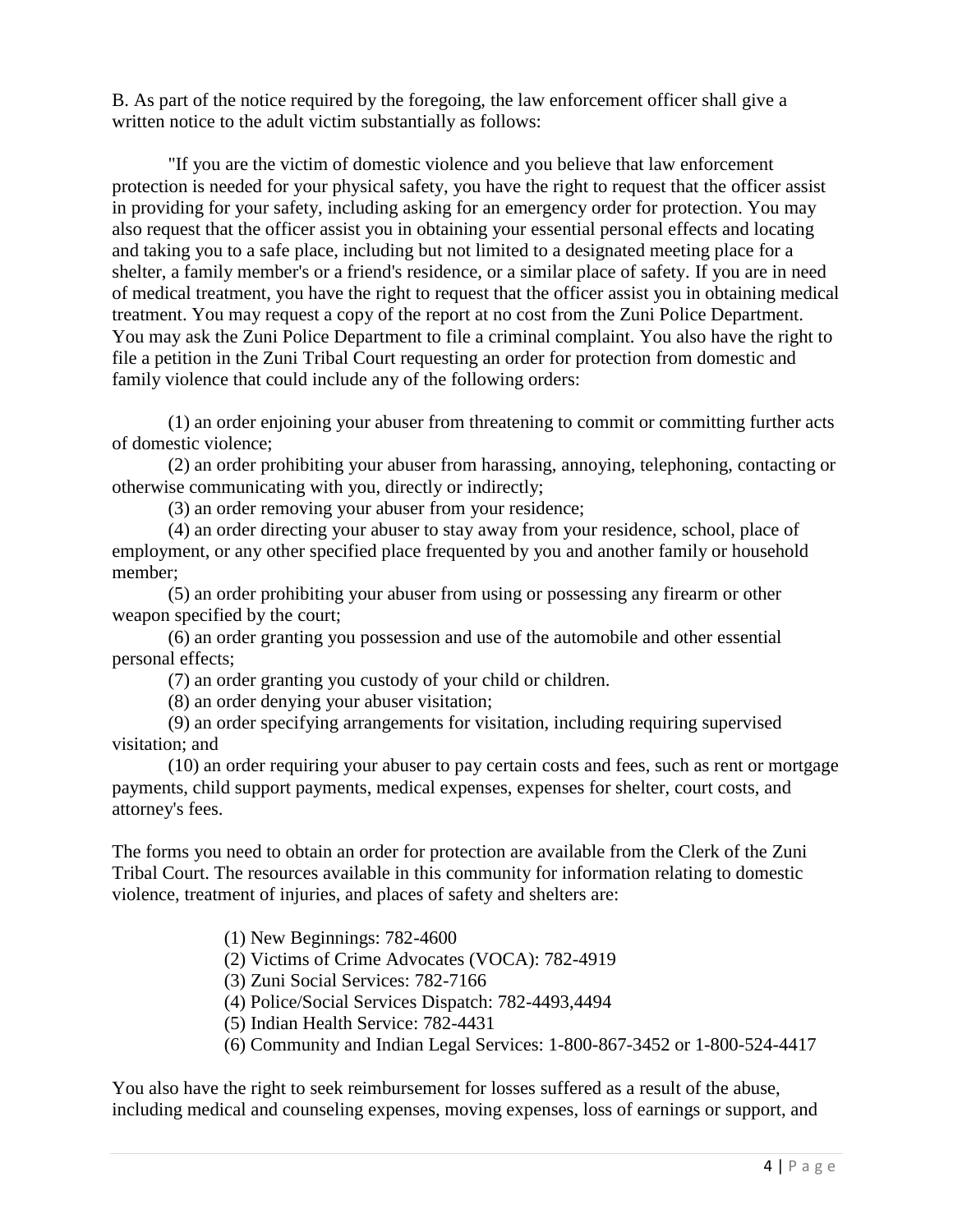other expenses for injuries sustained and damage to your property. This can be done without an attorney in Zuni Tribal Court.

C. The written notice required by Subsection B shall not include the addresses of the shelters.

D. The officer providing the written notice shall inform the victim that the officer or another member of the Zuni Police Department will read the notice aloud or explain the notice in Zuni, if the victim so requests.

## **§11.2-2-3. Mandatory Arrest.**

Without a warrant, a police officer shall arrest an alleged abuser if the officer has probable cause to believe that the person has committed domestic violence, whether that crime was committed in or outside the presence of the officer.

#### **§11.2-2-4. Primary Aggressor; Dual Arrest.**

A. If a police officer receives cross complaints of domestic violence from two or more opposing persons, the officer shall arrest the primary aggressor. In determining whether a person was the primary aggressor the officer shall consider one or more of the following:

- (1) The Pueblo of Zuni's intent to protect victims of domestic violence.
- (2) the history of domestic violence between the persons involved;
- (3) the relative severity of the injuries inflicted or threats creating fear of bodily injury;
- (4) the likelihood of future injuries to each person; and
- (5) whether one of the persons acted in self-defense.

B. If the officer determines that one person was the primary aggressor, the officer is not required to arrest the other person believed to have caused physical harm or bodily injury. However, if it appears that two or more parties were aggressors, the officer shall arrest both or all parties.

# **§11.2-2-5. Mandatory Investigative Report.**

A. Whenever a police officer investigates an allegation of domestic violence, whether or not an arrest is made, and the officer shall make a written investigative report of the alleged abuse and submit that report to the Tribal Domestic Violence Prosecutor, the Director of New Beginnings, and the Director of Social Services, within 72 hours.

B. This mandatory investigative report must contain at a minimum the following information:

(1) a description of the circumstances of the persons and their surrounding environment when the officer responded to the call;

(2) a description, and photographs, if any, of the injuries or harm inflicted upon either or both parties and whether they received medical treatment;

(3) evidence of any property damage;

(4) summaries of the comments from the persons describing the circumstances leading to the call for law enforcement; and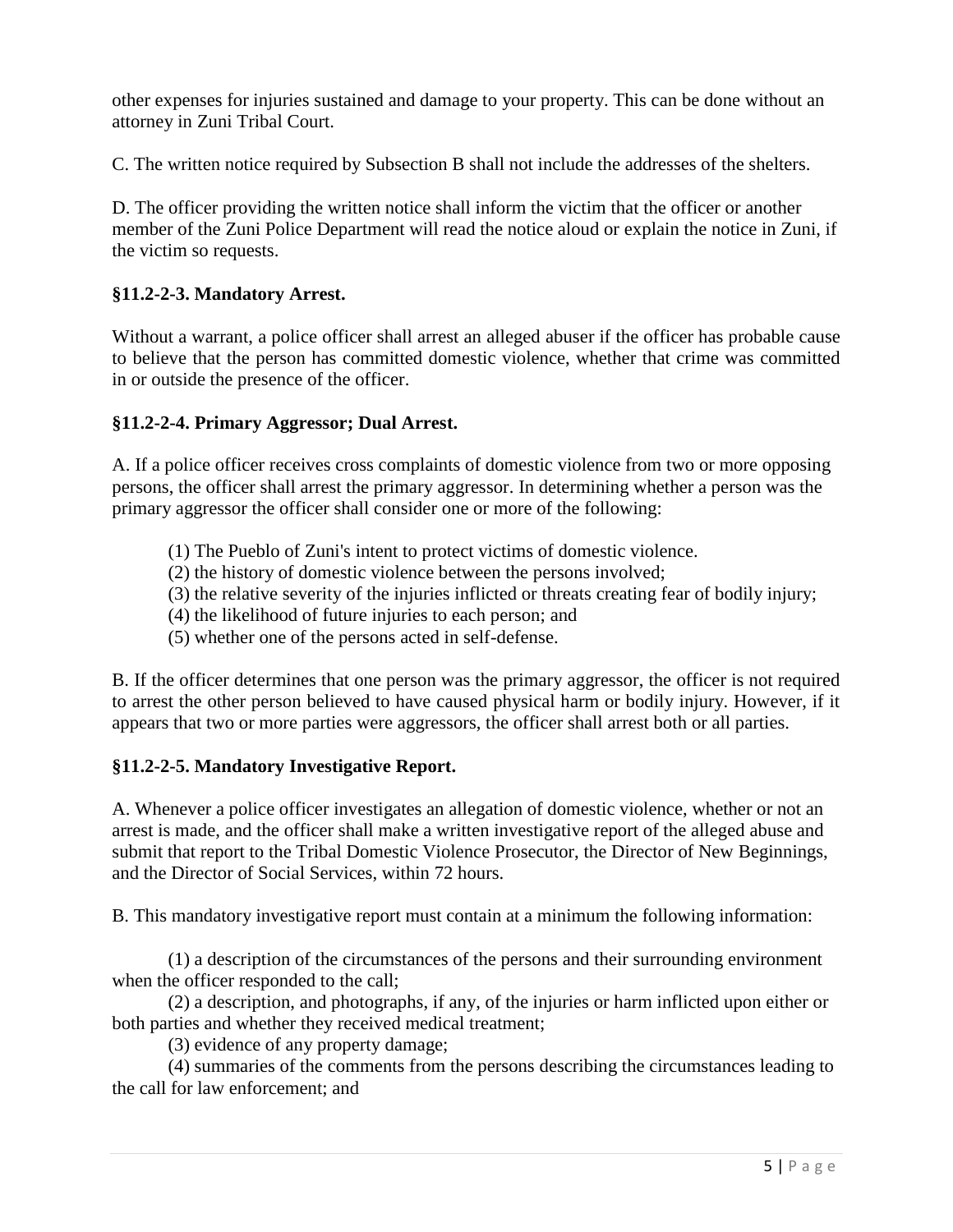(5) if no parties, or more than one party, are arrested, the officer must set forth grounds for arresting no one or more than one party.

# **§11.2-2-6. Incident Report**.

In the event that a victim of domestic violence seeks help from a social service provider or tribal agency referenced in the Zuni Protocol Manual, but does not report the incident to law enforcement, that social service provider or tribal agency may submit an incident report to the Zuni Police Department. If it chooses to submit a report, the provider or agency should do so within 72 hours. In determining whether or not to submit an incident report, the social service provider or tribal agency shall give due consideration to the wishes of the victim and to issues of confidentiality.

# **§11.2-2-7. Authority of Police Officers to Seize Weapons.**

A. When there is an arrest for domestic violence, a police officer:

(1) shall seize all weapons allegedly involved or threatened to be used in the commission of the crime; and

(2) may seize a weapon that is in the plain view of the law enforcement officer or was discovered pursuant to a search conducted in accordance with the Zuni Rules of Criminal Procedure.

B. If an arrest for domestic violence leads to a conviction of the charge, the weapon seized shall not be returned. If there is no conviction, the weapon will be returned by law enforcement after notice from the Tribal Court of the disposition of the matter.

C. If there is a conviction of the charge of domestic violence, the Zuni Police Department shall charge a fee for the storage of the seized weapons.

D. All provisions of this Section apply equally to police officers charged with the crime of domestic violence.

# **§11.2-2-8. Filing a Criminal Complaint for Domestic Violence.**

A. A criminal complaint charging the crime of domestic violence shall be signed by the police officer making the arrest for domestic violence or by the Zuni Prosecutor. If the alleged abuser is not in custody at the time the complaint is charged, the police officer or Prosecutor shall seek a warrant of arrest.

B. An individual may file a criminal complaint and sworn affidavit in the Zuni Tribal Court charging the crime of domestic violence. Upon receipt and review of the criminal complaint and affidavit, the Judge shall, if probable cause exists, issue a warrant to arrest the individual so charged.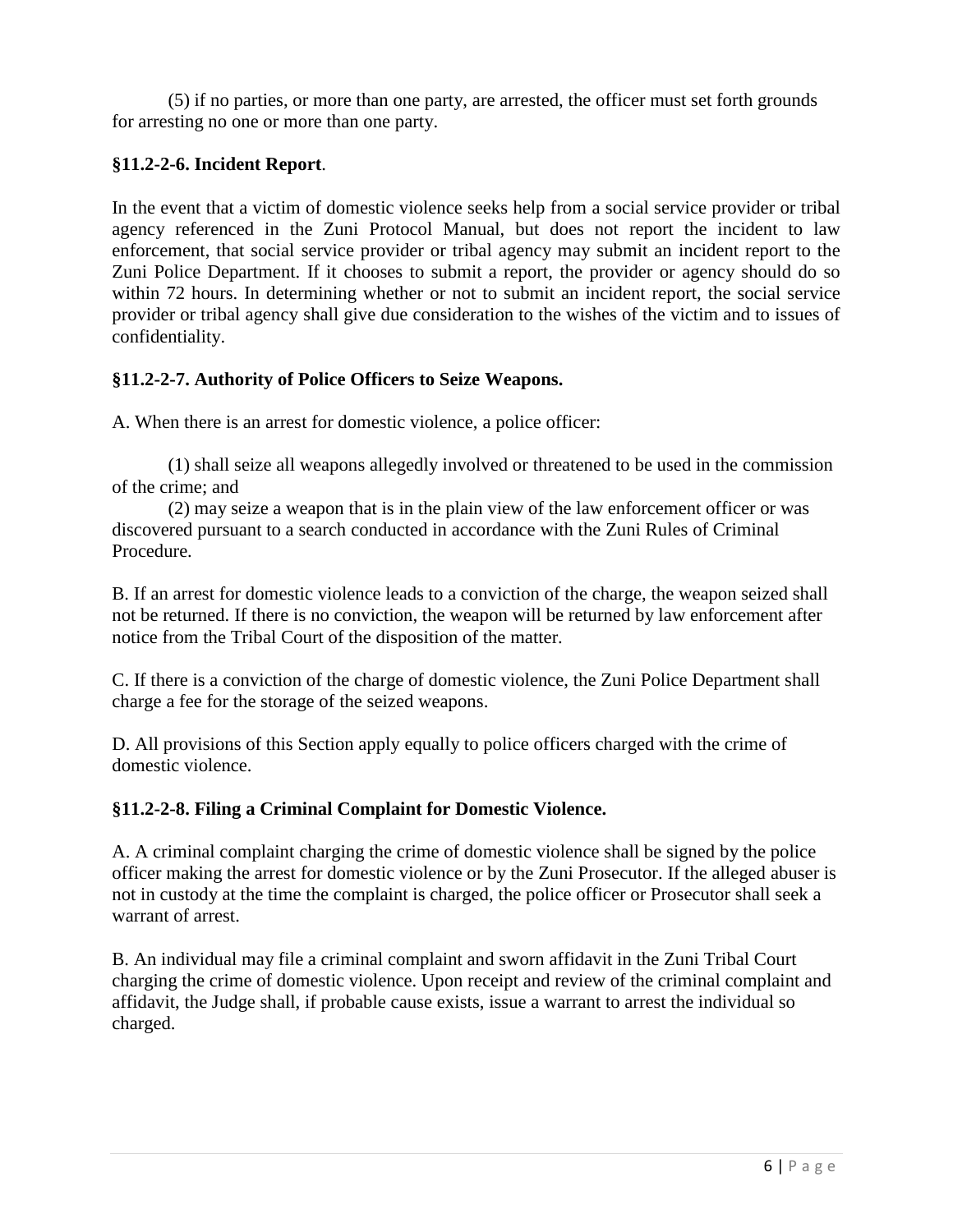# **§11.2-2-9. Twenty-Four Hour Hold Following Arrest.**

Following an arrest for an offense pursuant to this Code, the alleged abuser may be held for a period of twenty-four hours following his or her arrest. The alleged abuser shall be arraigned and advised regarding bail in accordance with Zuni Rules of Criminal Procedure, and shall be eligible for bail following the twenty-four hour hold period.

# **§11.2-2-10. Conditions of Release.**

A. In making a decision as to the release of a person arrested for and/or charged with domestic violence, the Court shall review the facts of the arrest and determine whether the alleged abuser is a threat to the victim, to family members, to a witness or to public safety, and is reasonably likely to appear in Court as ordered by the Court.

B. Before releasing a person charged with domestic violence, the Court shall impose conditions ensure the safety of the victim and family and to ensure the alleged abuser's appearance at subsequent court proceedings, including anyone or more of the following:

(1) an order directing the alleged abuser to vacate or stay away from the home of the victim and to stay away from any other location where the victim is likely to be;

(2) an order enjoining the alleged abuser from threatening to commit or committing acts of domestic violence against the victim or other person protected under this Code;

(3) an order prohibiting the alleged abuser from harassing, stalking, telephoning, contacting, or otherwise confronting the victim, either directly or indirectly;

(4) an order prohibiting the alleged abuser from using or possessing a firearm or other weapon specified by the Court;

(6) an order prohibiting the alleged abuser from possessing or consuming alcohol or controlled substances;

(7) any other order required to protect the safety of the victim and to ensure the appearance of the alleged abuser in Court.

C. The Court shall issue a written order for condition of release and immediately distribute copies to the alleged abuser, the victim, law enforcement, the Domestic Violence Prosecutor, the Director of Social Services, and the Director of New Beginnings. Failure to provide the alleged abuser with a copy of the conditions of release does not invalidate the conditions if the person has notice through oral order or other means.

# **§11.2-2-11. Required Records.**

A. Records Required in Court File: When a court dismisses criminal charges or a prosecutor moves to dismiss charges against a person accused of a crime involving domestic or family violence, the specific reasons for the dismissal must be recorded in the court file. The prosecutor shall indicate the specific reason why the witness is unavailable and the reasons the case cannot be prosecuted.

B. Police Department Records: The Zuni Police Department shall keep and update a listing of protection orders and conditional release orders issued pursuant to this Code indicating effective dates for the orders and restrictions. The list shall be readily accessible to officers.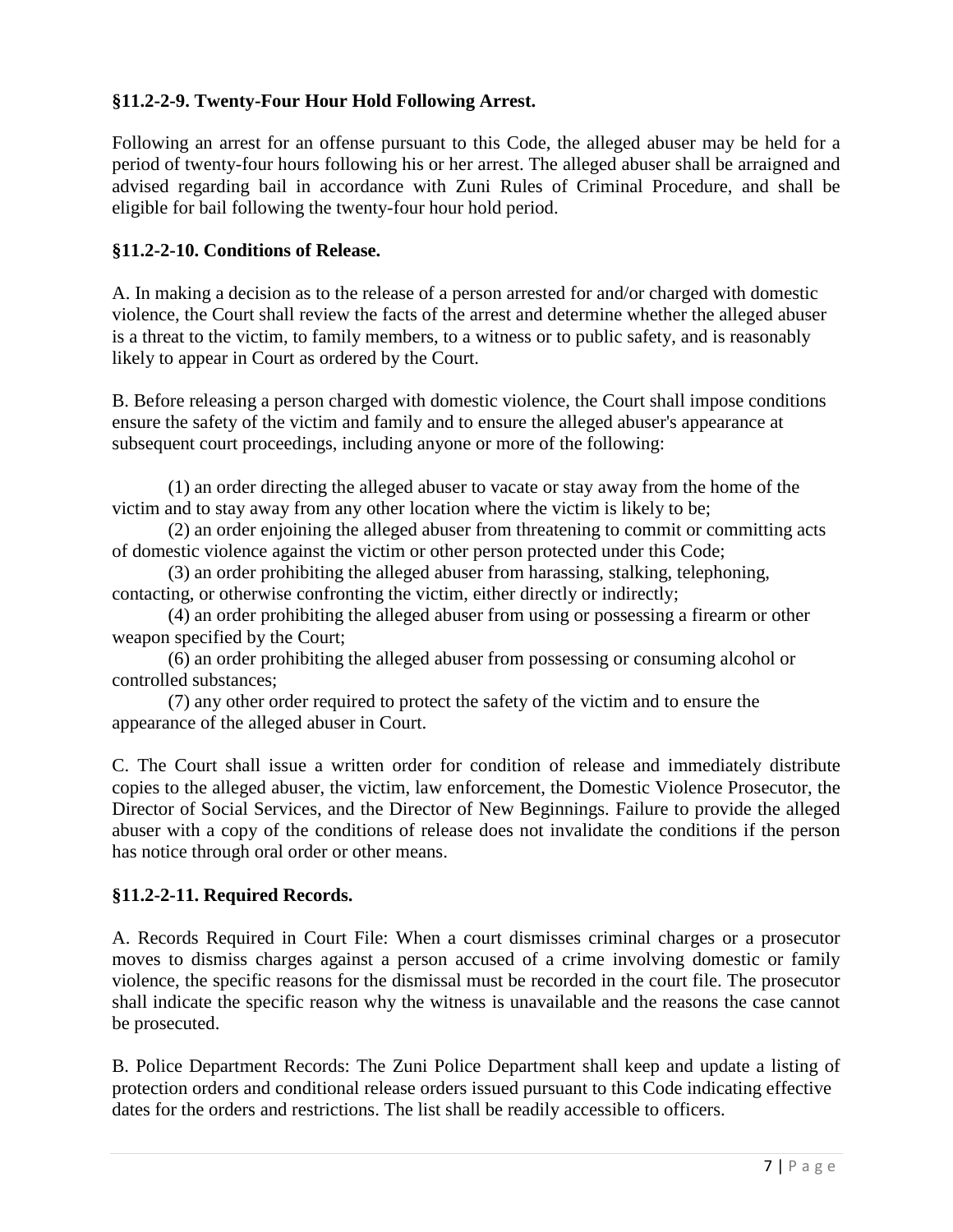## **§11.2-2-12. Criminal Case Shall Not be Dismissed Because Civil Compromise is Reached**.

A court shall not dismiss a criminal complaint charging domestic violence for the sole reason that a civil compromise or settlement, including but not limited to a tort settlement, custody agreement or issuance of a protection order, is reached, or that children are involved in the case.

#### **§11.2-2-13. Penalties for Crime of Domestic Violence.**

A. Domestic violence is a Class A offense, subject to the maximum imprisonment and/or fine allowable under the Constitution of the Pueblo of Zuni. If the abuser is incarcerated, the Court may order the abuser to reimburse the Zuni Tribe for the cost of his or her incarceration.

B. The Court shall order any person found guilty or pleading guilty to a charge of domestic violence to make appropriate reimbursement to the victim for expenses associated with domestic violence, including but not limited to medical expenses, counseling fees and the repair or replacement of damaged property.

#### **§11.2-2-14. Probation.**

A. In the discretion of the Court, any penalty ordered by the Court pursuant to Section 11.2-2 13.A may be suspended pending the completion of a recommended term of probation.

B. In lieu of the imposition of such confinement and/or fine as authorized under 11.2-2-13.A and 13 .B, the Court may order a person convicted of the offense of domestic violence to complete a term of probation and to comply with the conditions of that probation, including directing the abuser to undergo a psychological evaluation, including an alcohol/chemical dependency test, and to comply with any resulting recommendation for counseling.

C. If the abuser fails to comply with the terms of probation, the Court shall order execution of any suspended sentence.

#### **§11.2-2-15. Spousal Privileges Inapplicable.**

The following evidentiary privileges do not apply in any criminal proceeding in which a spouse or other family or household member is the victim of an alleged crime involving domestic or family violence perpetrated by the other spouse:

A. The privilege of confidential communication between spouses.

B. The testimonial privilege of spouses.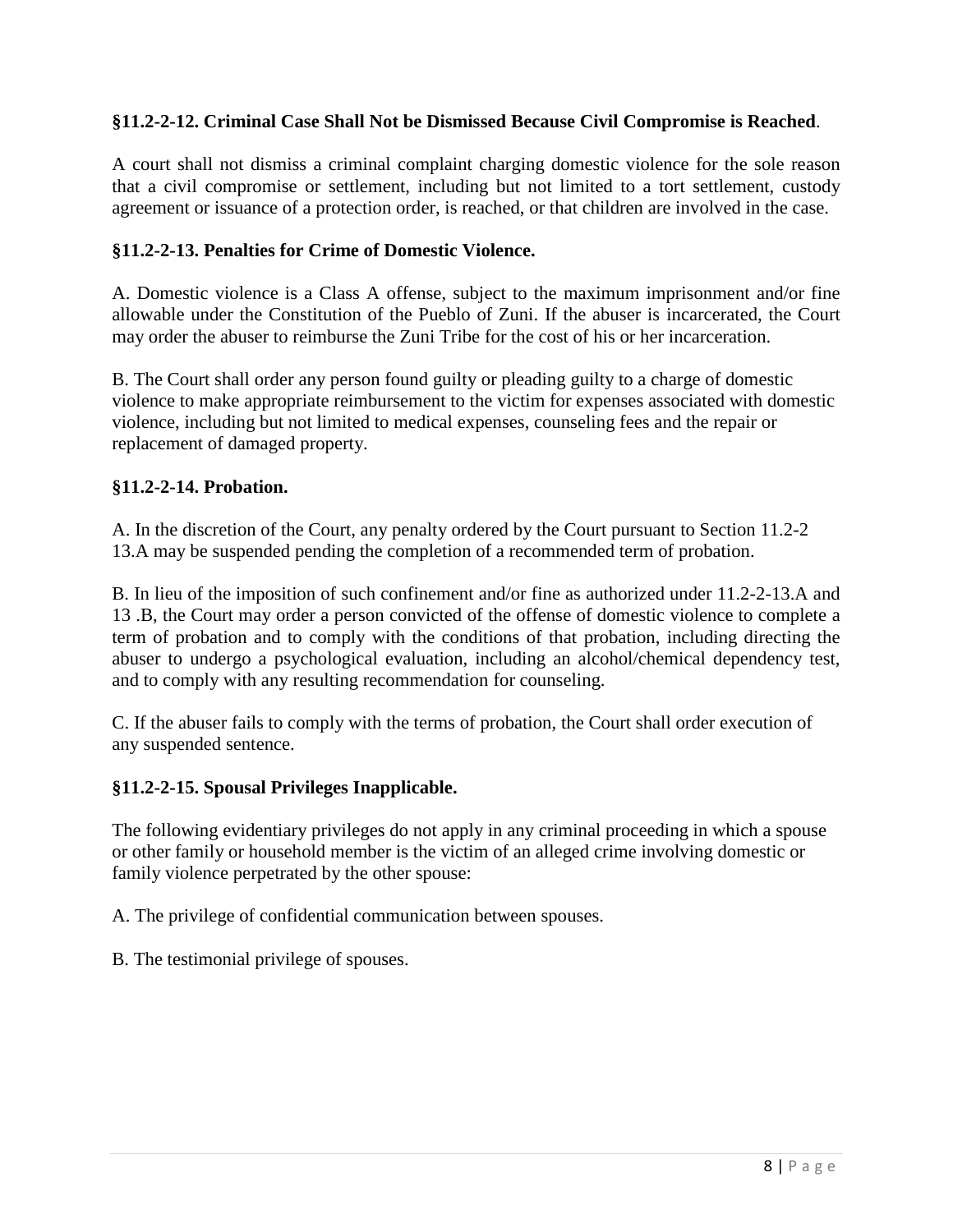# **CHAPTER 3: CIVIL ORDERS OF PROTECTION**

#### **§11.2-3-1. Eligible Petitioners.**

Any victim of domestic violence may file a petition for an order of protection if either the petitioner or respondent, or both, are enrolled members of the Pueblo of Zuni or non-members who are residents of the Pueblo of Zuni.

#### **§11.2-3-2. Standard Forms; Clerical Assistance; Fee Waivers.**

A. The Clerk of the Tribal Court shall provide to a person requesting an order of protection a standard form for petitions for orders of protection.

B. The Clerk of the Tribal Court and/or domestic violence caseworker shall provide clerical assistance in filling out the forms and filing the petition.

C. Any fee required by the Zuni Tribal Court for filing civil petitions is hereby waived due to the special need for this relief.

# **§11.2-3-3. Ex Parte Emergency Orders of Protection; Available Relief; Availability of Judge; Expiration of Order.**

A. The Tribal Court may issue a written or oral protection order ex parte when a law enforcement officer states to the Court in person, by telephone, or via facsimile, and the Court finds reasonable grounds to believe, that the petitioner or the petitioner's child is in immediate danger of domestic violence based on an allegation of a recent incident of domestic violence.

B. A law enforcement officer who receives an emergency oral order for protection from a court shall:

(1) write and sign the order on an approved form;

(2) if possible, immediately serve a copy on the respondent and complete the appropriate affidavit of service;

(3) immediately provide the petitioner with a copy of the order; and

(4) provide the original order to the Court by the close of business on the next judicial day.

C. The Court may grant the following relief without notice and hearing in an order of protection issued ex parte:

(1) prohibit the respondent from threatening to commit or committing acts of domestic violence against the petitioner or any designated family or household member;

(2) prohibit the respondent from harassing, intimidating or stalking the alleged victim, either directly or indirectly;

(3) remove and exclude the respondent from the residence of the petitioner, regardless of ownership of the residence;

(4) prohibit the respondent from writing to, talking to, visiting or contacting the petitioner in any way except through the petitioner's domestic violence caseworker or attorney;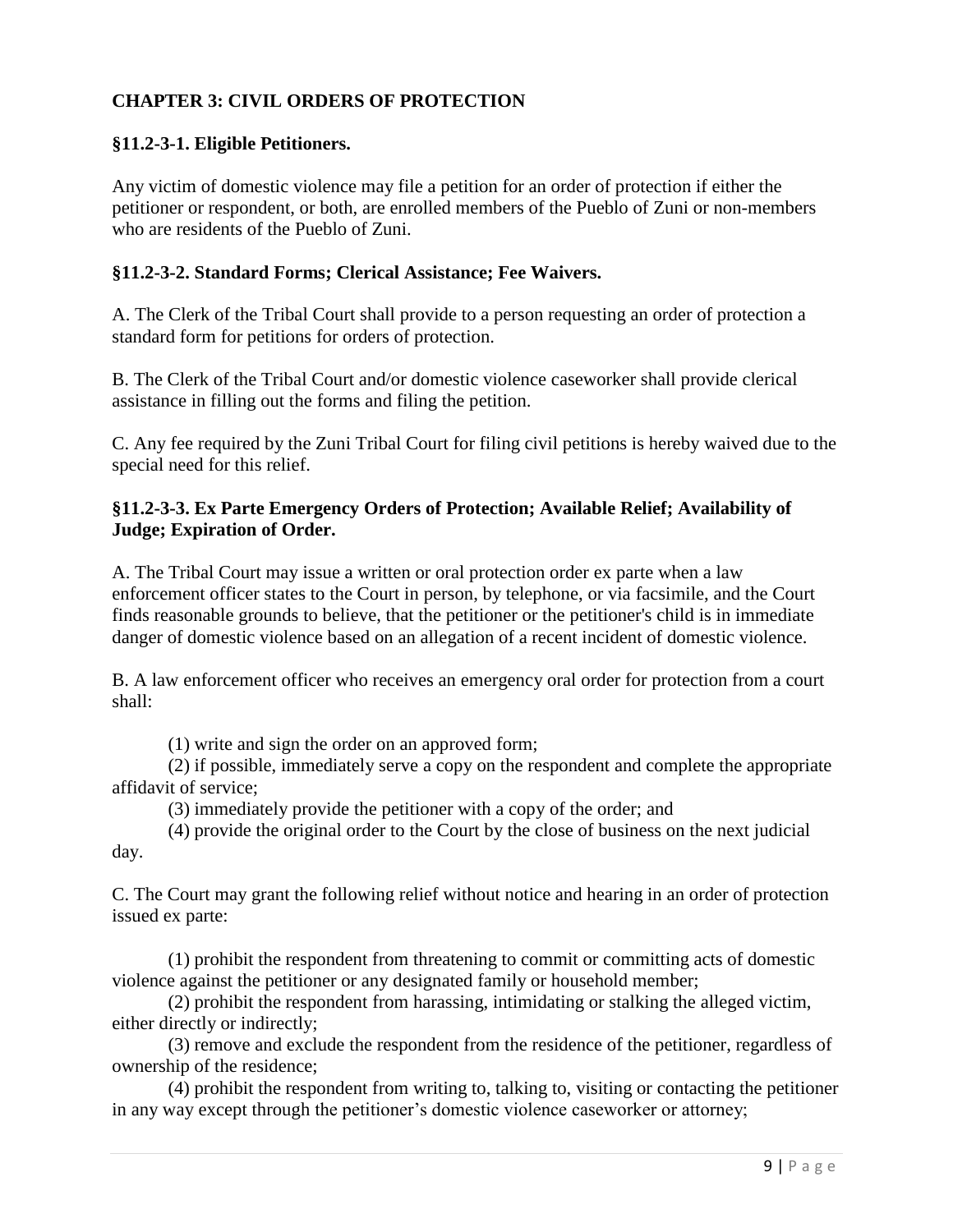(5) order the respondent to stay away from the petitioner and/or petitioner's residence, school, place of employment, or any specified place frequented by the petitioner and any designated family or household member;

(6) prohibit the respondent from using or possessing a firearm or other weapon;

(7) prohibit the respondent from possessing or consuming alcohol or controlled substances;

(8) order possession and use of an automobile and other essential personal effects, regardless of the ownership of the essential personal effects, and direct the appropriate law enforcement officer to accompany the petitioner to the residence of the parties to ensure that the petitioner is safely restored to possession of the residence, automobile, and other essential personal effects, or to supervise the petitioner's or respondent's removal of personal belongings;

(9) determine the temporary custody of any minor children;

(10) order such other relief as the court deems necessary to provide for the safety of the petitioner and any designated family or household member.

E. A judge must be available 24 hours a day to hear petitions for emergency orders of protection.

# **§11.2-3-4. Temporary Order of Protection; Hearing.**

A. Upon the filing of a petition for order of protection, the Court shall:

(1) immediately grant an ex parte temporary order of protection without bond, if there is probable cause from the specific facts shown by the affidavit or by the petition to give the judge reason to believe that an act of domestic violence has occurred;

(2) cause the temporary order of protection together with notice of hearing to be served immediately on the alleged abuser; and

(3) within ten days after the granting of the temporary order of protection, hold a hearing on the question of continuing the order.

B. If an ex parte order is not granted, the Court shall immediately serve notice to appear upon the parties and hold a hearing on the petition for order of protection within seventy-two hours after the filing of the petition; provided that, if notice of hearing cannot be served within seventy-two hours, a temporary order of protection shall be issued and remain in effect until such time as a hearing can be held.

# **§11.2-3-5. Final Orders of Protection.**

A. The Court may grant the following relief in an order of protection after notice and hearing, whether or not the respondent appears

(1) grant the relief available in accordance with Section 11.2-3-3.C, above;

(2) make findings and impose restrictions sufficient to invoke protections afforded by federal laws;

(3) award temporary custody of any minor children where appropriate;

(4) specify arrangements for respondent's visitation of any minor children and, if necessary to protect the petitioner and the children, require supervised visitation or deny visitations;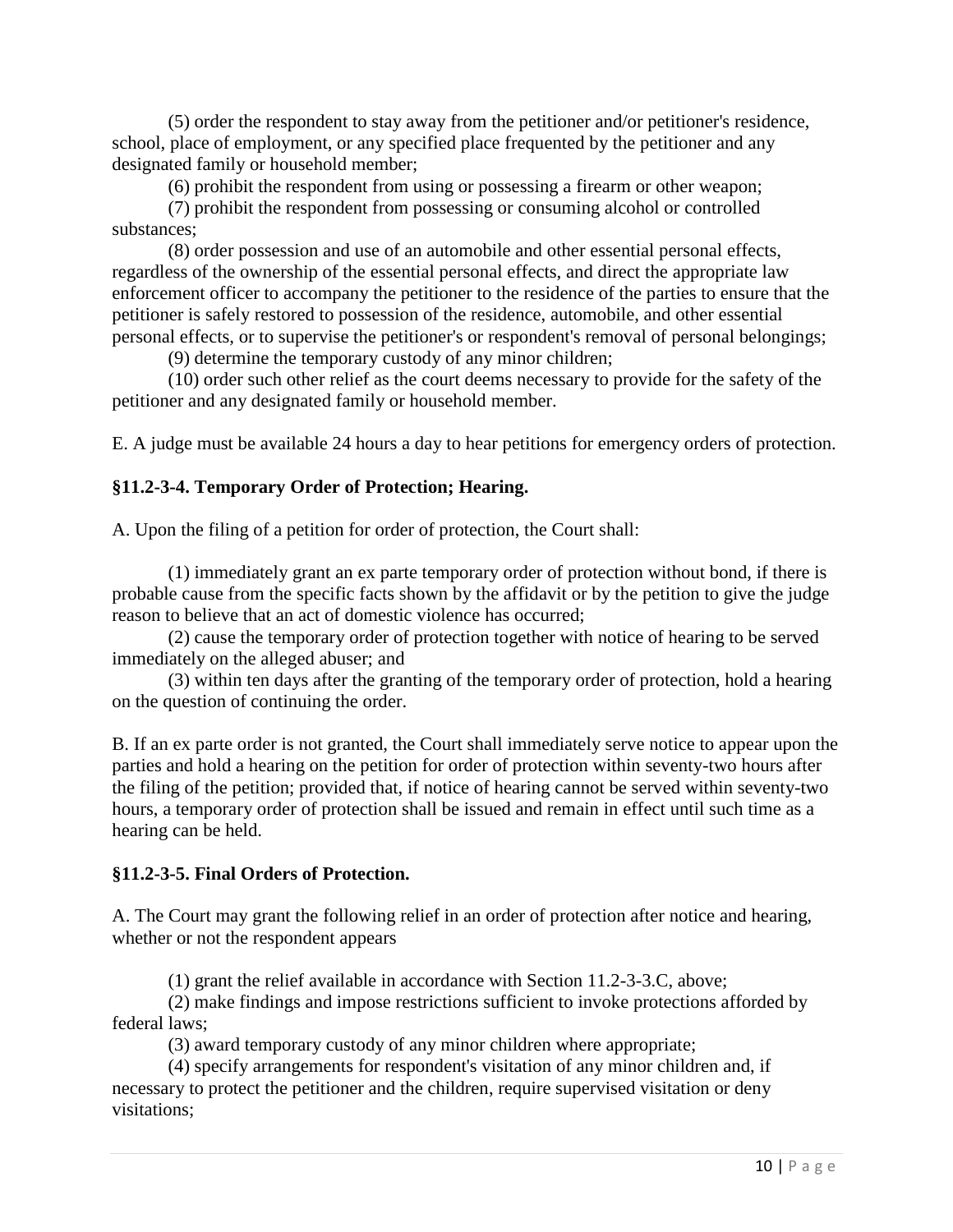(5) order the respondent to do any of the following that may apply:

a. pay rent or make payment on the mortgage on the petitioner's residence and pay for the support of the petitioner and minor child if the respondent is found tohave a duty to support the petitioner or the minor child;

b. reimburse the petitioner or other person for expenses associated with domestic violence, including but not limited to medical expenses, lost earnings and/or support, counseling, the repair or replacement of damaged property; and the expense of any temporary housing.

c. pay the costs incurred in bringing the action.

(6) order the petitioner to attend appropriate domestic violence counseling, if necessary; (7) restrain the parties from transferring or concealing property except in the usual course of business.

B. The Court shall:

(1) cause the order to be delivered to the Zuni Police Department for service on the respondent;

(2) make reasonable efforts to ensure that the petitioner and respondent, if present understand the order of protection;

(3) transmit, by the end of the next business day after the order is issued, a copy of the order of protection to the proper law enforcement agency.

C. The tribal law enforcement agency shall provide for expedited service of orders of protection.

D. If the order supersedes any prior court order concerning domestic arrangements, it shall so state on its face.

E. No order issued shall affect title to property.

F. Final orders of protection shall be effective for a minimum time period of three months but the Court may, in its discretion, impose a longer time period of effectiveness.

#### **§11.2-3-6. Modification of Orders of Protection.**

An existing ex-parte order of protection or an existing final order of protection may be modified upon motion to the Court.

# **§ 11.2-3- 7. Extension of Final Order of Protection**.

A. Prior to the expiration of a final order of protection, the petitioner may apply for a modification to extend the time period for which the order of protection is effective.

B. The Court may, in its discretion, issue an order of protection of permanent duration, particularly if the victim has been subjected to domestic violence that required hospitalization or resulted in life threatening injuries, significant disfigurement, impairment, or disability.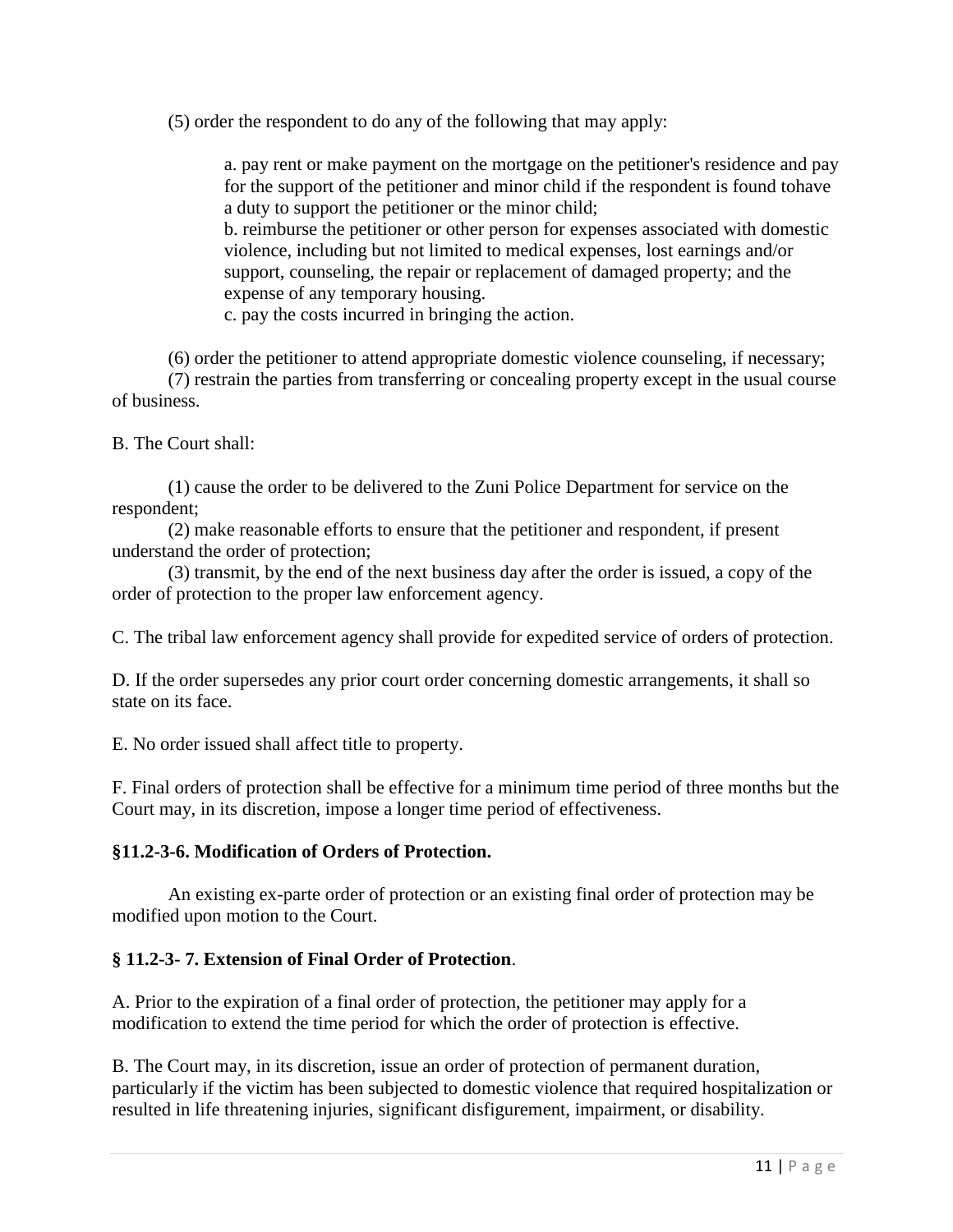C. If there has been no violation of the existing order prior to the application for extension, the Court shall take this as an indication that the order of protection is effective in assuring the safety of the victim. The Court may not use the fact that there has been no violation of the order of protection to determine that there is no further need for the order of protection.

# **§11.2-3-8. Effect of Action by Petitioner or Respondent on Order.**

A. If an order of protection requires a respondent to stay away from the residence of a petitioner or to stay away from the petitioner, an invitation by the petitioner does not invalidate the order of protection.

B. An order of protection can only be dismissed by the Tribal Court.

C. To request that an order of protection be dismissed, a petitioner must file a motion to dismiss an order of protection with the Tribal Court. After a hearing, the Court will decide whether or not to dismiss the order.

# **§11.2-3-9. Violation of an Order of Protection.**

A. Violation of an order of protection issued pursuant to the Domestic Violence Code shall constitute contempt of court.

B. A law enforcement officer shall arrest without a warrant and take into custody any person who the officer has probable cause to believe has willfully violated an order issued pursuant to this Domestic Violence Code. The arrested person immediately shall be served notice

C. A person convicted of violating an order of protection granted by this Court under the Domestic Violence Code shall be sentenced in accordance with Title I, Chapter 4, Section 4-1-4, Zuni Tribal Law and Order Code. Violation of an order of protection is a Class A offense.

D. In addition to any other punishment provided in the Domestic Violence Code, the Court shall order a person to make appropriate restitution to the party injured by the violation of an order of protection and order the person convicted to participate in and complete a program of professional counseling, at his or her own expense.

# **§11.2-3-10. Time for Filing.**

In determining whether to grant an order of protection, the Court shall consider whether the petitioner's fear is reasonable and imminent regardless of the lapse of time between the act of domestic violence and the filing of the petition.

# **§11.2-3-11. Mutual Orders of Protection.**

A court shall not issue an order for protection that is a mutual order against both parties.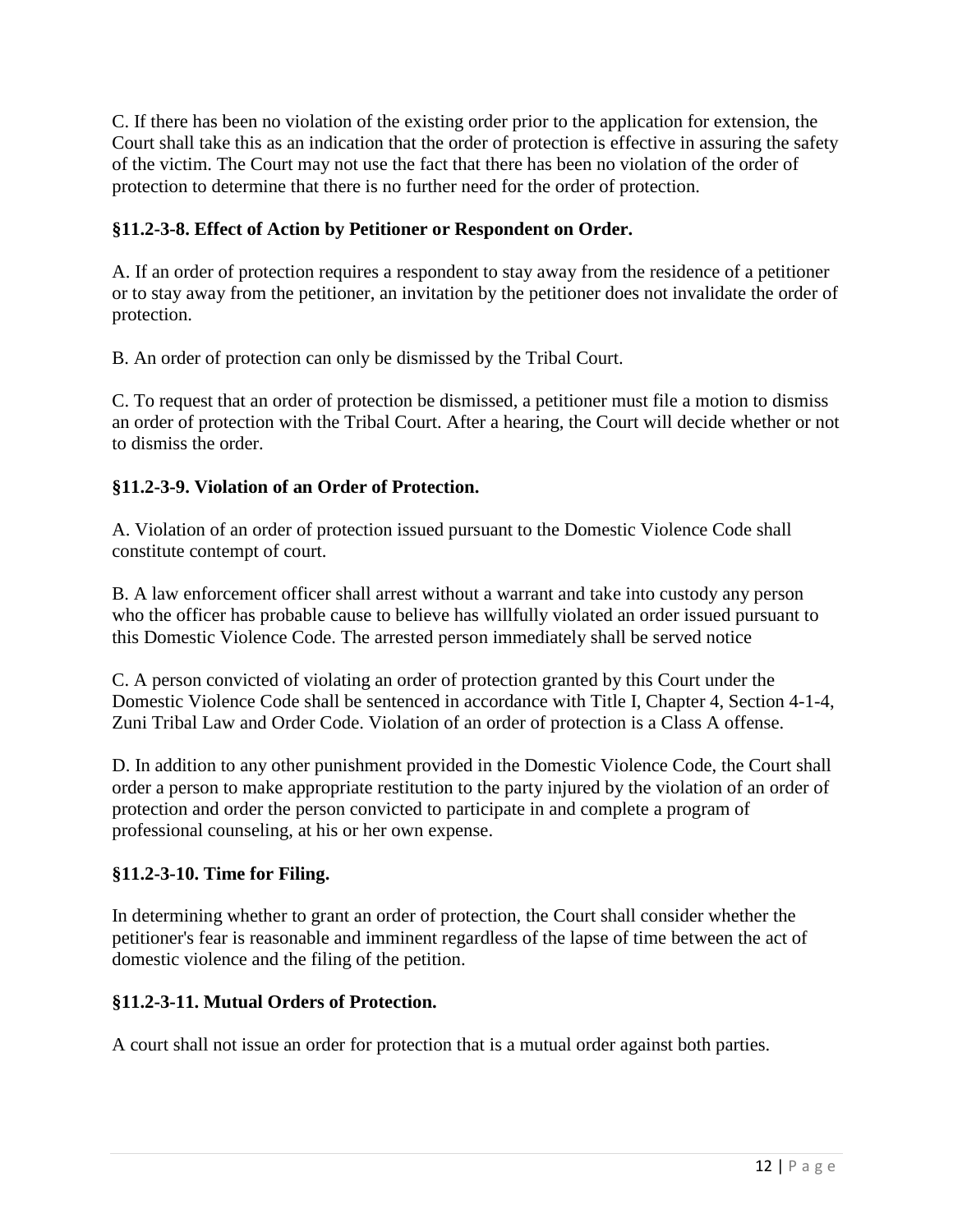#### **§11.2-3-12. Continuing Duty to Inform Court; Other Proceedings; Omission of Petitioner's Address.**

A. At any hearing in a proceeding to obtain or amend an order of protection each party has a continuing duty to inform the court of any other civil proceedings whether in civil, family, or juvenile court, and each criminal case involving either of the parties.

B. An order of protection is in addition to other available civil or criminal proceedings. A petitioner is not barred from applying for an order of protection because of other court proceedings. The Court shall not delay granting relief because of a pending action between the parties. The Court shall not refuse to grant or dismiss an order of protection because of the possibility, pendency, or existence of other court proceedings.

C. Petitioners may omit their home address from all court papers, but the Court shall maintain the address under sealed record, not to be accessible without petitioner's consent.

# **§11.2-3-13. Full Faith and Credit**.

A. Any order of protection issued pursuant to due process of law by a court of any other jurisdiction, state or tribal, shall be accorded full faith and credit by this court and enforced as if it were an order of this court.

B. A law enforcement officer may rely upon a copy of any foreign protection order that has been provided to the officer by any source and may also rely upon the statement of any person protected by a foreign order that the order remains in effect. A law enforcement officer acting in good faith shall be immune from civil and criminal liability in any action arising in connection with a court's finding that the foreign was not enforceable.

#### **CHAPTER 4: VIOLENCE AGAINST DOMESTIC VIOLENCE ADVOCATES AND VOLUNTEERS.**

#### **§11.2-4-1. Purpose.**

A. The Pueblo of Zuni recognizes that abusers and/or their families may target tribal and domestic violence advocates, as well as others who assist victims of domestic violence, for retaliatory violence, intimidation, harassment, and other unlawful acts. Such acts often are committed or attempted as a result of advocacy activities and assistance rendered during the course of advocacy duties or efforts.

B. For the purpose of this Chapter:

(1) "unlawful acts" means any violation of a protection order, issued against an abuser, that enjoins the abuser and/or his family from committing assault, battery, harassment, intimidation, stalking, malicious mischief, destruction of property, terroristic threats, or any other unlawful act of force or violence, as set forth under the Zuni Tribal Code, against any domestic violence victim advocate.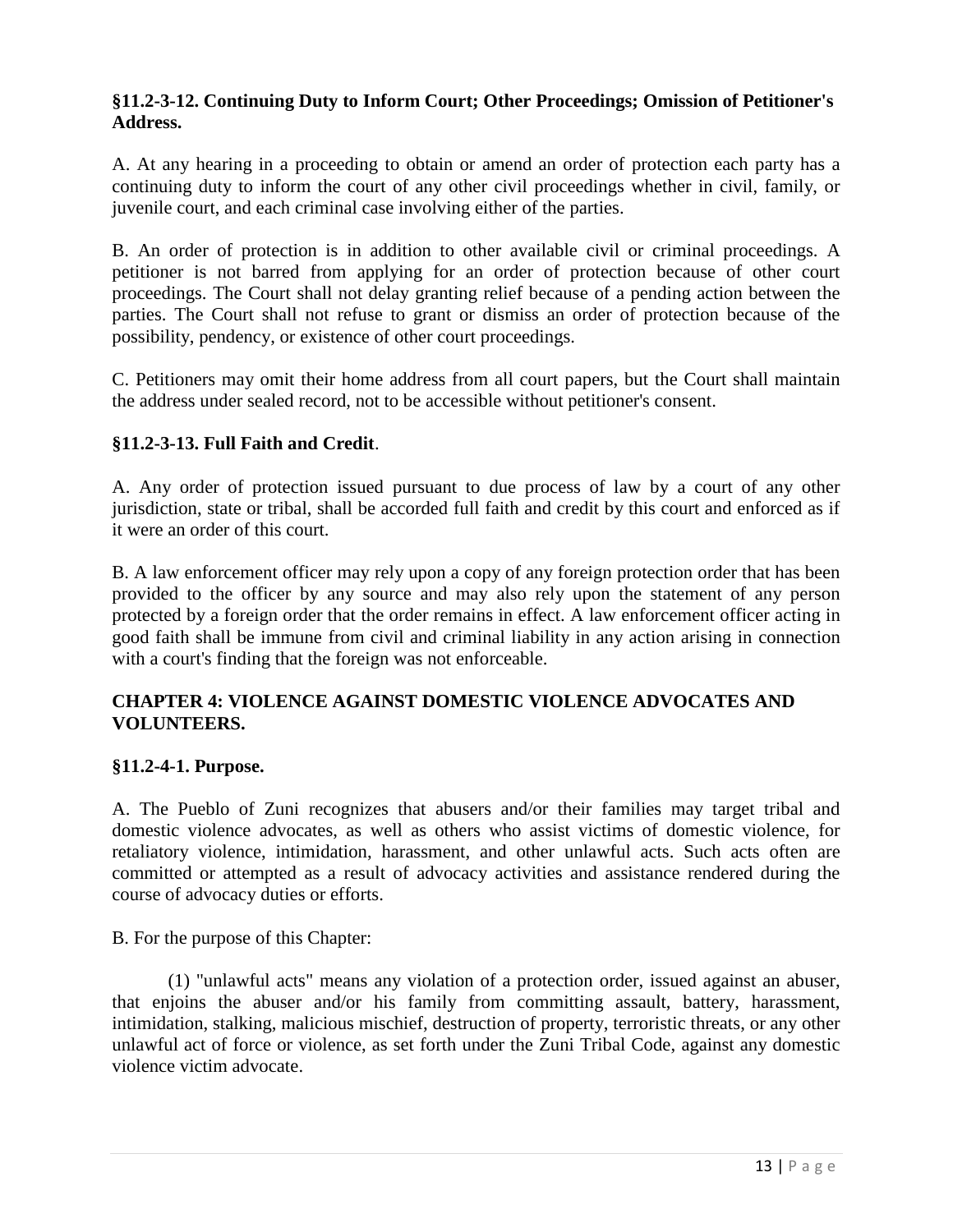(2) the abuser's "family" includes parents, grandparents, children, siblings, uncles, aunts, cousins of the first degree, current or former spouses and their parents, grandparents, children, siblings, uncles, aunts, or cousins of the first degree.

(3) "advocate" is construed to include Tribal employees, volunteers, and employees of private, non-profit agencies, employees and volunteers of any domestic violence shelter or program, or any other person who, in the course of their regular duties, provides services or assistance to victims of domestic violence.

C. This Chapter makes any such retaliation or intimidation actionable as a matter of Civil Contempt and any findings of liability by the Zuni Tribal Court will subject the respondent to the sanctions expressed in this Chapter, as well as any other applicable fines, remedies, or restrictions available under Title I**,** Chapter 4 (Contempt's), and Title II (Rules of Civil Procedure) of the Zuni Tribal Code.

# **§11.2-4-2. Implied Consent.**

A. Any person who is not a member of the Zuni Tribe shall be deemed as having consented to the jurisdiction of the Tribe by doing personally, through an employee, through an agent, or through a subsidiary, any of the following acts within the exterior boundaries of the Zuni Indian Reservation:

(1) transacting any business;

(2) committing or omitting any act which results in a valid tort action;

(3) owning, using or possessing any property situated within the exterior boundaries of the Zuni Indian Reservation;

(4) engaging in any employer-employee relationship;

(5) leasing or permitting of any land or property;

(6) residing within the exterior boundaries of the Zuni Indian Reservation;

(7) committing any act giving rise to claims for spousal support, separate maintenance, child support, child custody, divorce, or modification of any decree of divorce or separate maintenance proceedings;

(8) entering any contractual agreement within the exterior boundaries of the Zuni Indian reservation.

B. The Pueblo of Zuni has chosen, through this Section, to exercise its civil authority to provide civil sanctions against those persons, whether members, non-members, or non-Indians, who live within the exterior boundaries of the Zuni Indian Reservation, or who otherwise come under the Tribe's authority through implied consent, and who use unlawful force or violence in violation of this Chapter.

#### **§ 11.2-4-3. Penalties.**

Any person found liable, or against whom a default judgment has been entered, in any cause of action brought as a result of retaliation or intimidation against any person identified in Section 401, Paragraph A, herein, shall be subject to a minimum of \$l,000.00 punitive damages, plus such costs, medical fees, compensatory damages, and/or any further relief which the Court might deem just and proper.